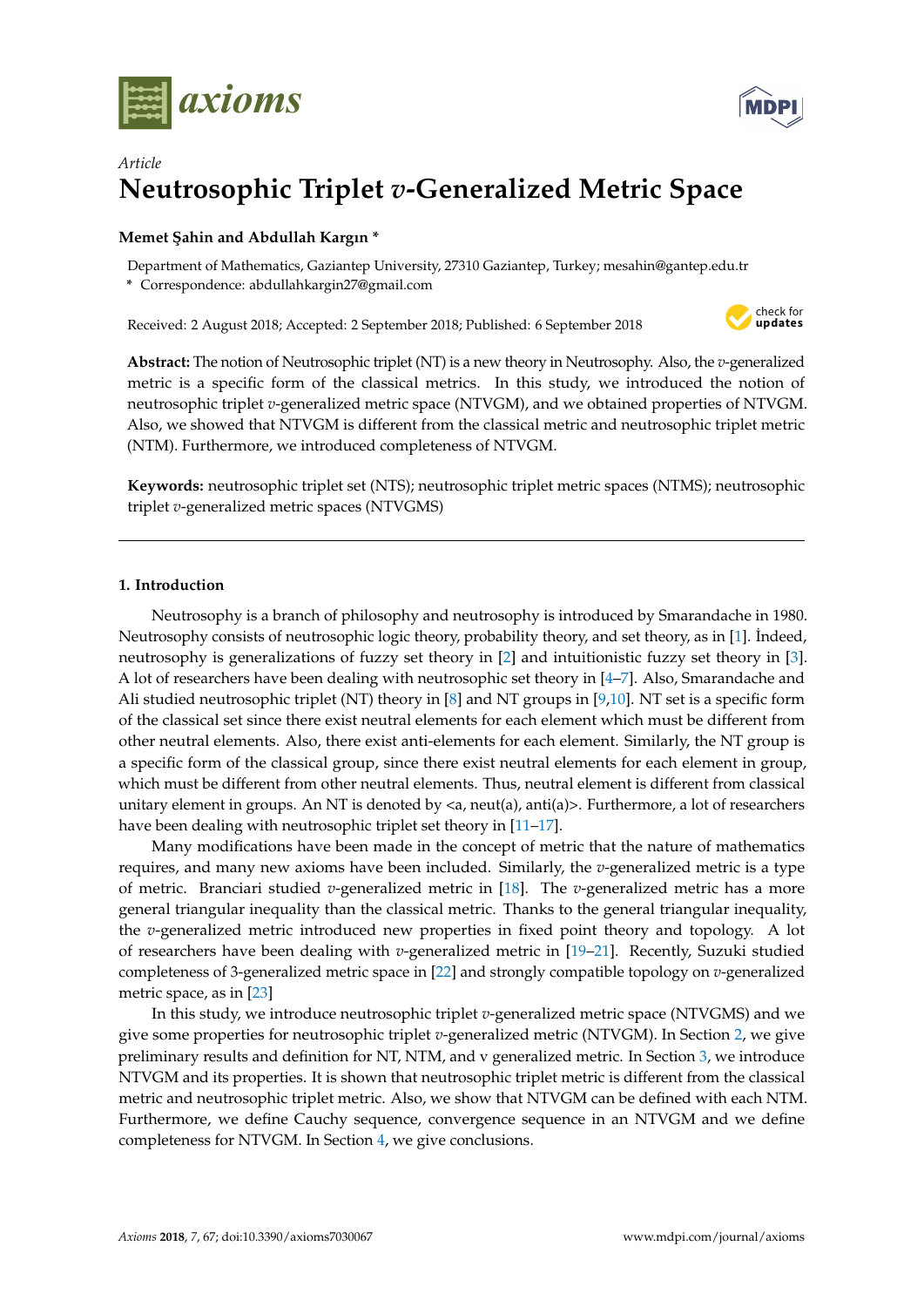### <span id="page-1-0"></span>**2. Preliminaries**

**Definition 1** ([\[18\]](#page-7-1)). *A v-generalized metric on a nonempty set X is a function d: XxX*  $\rightarrow \mathbb{R}$  *such that all a, b, c*<sub>1</sub>, *c*<sub>2</sub>, . . . , *c*<sub>*v*</sub>∈ *X* 

 $(i)$  *d*(*a*, *b*) > 0

 $(iii)$   $d(a, b) = 0 \Leftrightarrow a = b;$ 

 $(iii)$   $d(a, b) = d(b, a);$ 

(iv)  $d(a, b) \le d(a, c_1) + d(c_1, c_2) + d(c_2, c_3) + \ldots + d(c_{v-1}, c_v) + d(c_v, b),$ 

*where a,*  $c_1$ *,*  $c_2$ *, ...,*  $c_v$ *, b are all different.* 

**Definition 2** ([\[10\]](#page-6-7)). *An NT set X is a set with binary operation* # such that for  $n \in X$ ,

- *(i)*  $For n \in X$ , there exists neutral of "n" such that n#neut(n) = neut(n)#n = n,
- *(ii)* For  $n \in X$ , there exists anti of "n" such that n#anti(n) = anti(n)#n = neut(n).

*Also, an NT "n" is denoted by* (*n*, *neut*(*n*), *anti*(*n*)), *where neut*(*n*) *element is different from classical unitary element.*

**Definition 3** ([\[13\]](#page-7-6)). A neutrosophic triplet metric (NTM) on an NT set (NTS) (X, #) is a function  $d_T: X \times X \to \mathbb{R}$ *such that all a, b,*  $c \in X$ *,* 

- *(i) a # b* ∈ *X*
- *(ii)*  $d_T(a, b) \ge 0$
- *(iii) If a* = *b*, *then*  $d_T(a, b) = 0$
- $(i\bar{v})$   $d_{\tau}(a, b) = d_{\tau}(b, a)$
- (v) If there exists any element  $c \in X$  such that  $d_T(a, c) \leq d_T(a, c)$  then  $d_T(a, c)$  then  $d_T(a, c) \leq d_T(a, b)$  +  $d_T(b, c)$ .

## <span id="page-1-1"></span>**3. Neutrosophic Triplet** *v***-Generalized Metric Space**

**Definition 4.** An NTVGM on an NTS  $(X, \#)$  is a function  $d_v:X X \to \mathbb{R}$  such that all a, b,  $u_1, u_2, \ldots, u_v \in X$ ;

- *(i) a#b* ∈ *X*
- (*ii*)  $0 \leq d_v(a, b)$
- *(iii)*  $if a = b$ , *then*  $d_v(a, b) = 0$
- $(iv)$   $d_v(a, b) = d_v(b, a)$
- (*v*) If there exists elements a, b,  $u_1, \ldots, u_v \in X$  such that

 $d_v(a, b) \leq d_v(a, b)$ #neut $(u_v)$ ),

 $d_v(a, u_2) \leq d_v(a, u_2)$ #neut $(u_1)$ ),

 $d_v(u_1, u_3) \leq d_v(u_1, u_3) + \text{Reut}(u_2)$ 

. . . ,

 $d_v(u_{v-1}, b) \leq d_v(u_{v-1}, b)$ #neut $(u_v)$ );

then  $d_v(a, b^*neut(u_v)) \leq d_v(a, u_1) + d_v(u_1, u_2) + ... + d_v(u_{v-1}, u_v) + d_v(u_v, b)$ , where  $x, u_1, ..., u_v$ *y are all different.*

*Also*,  $((X, \#), d_v)$  space is called NTVGMS.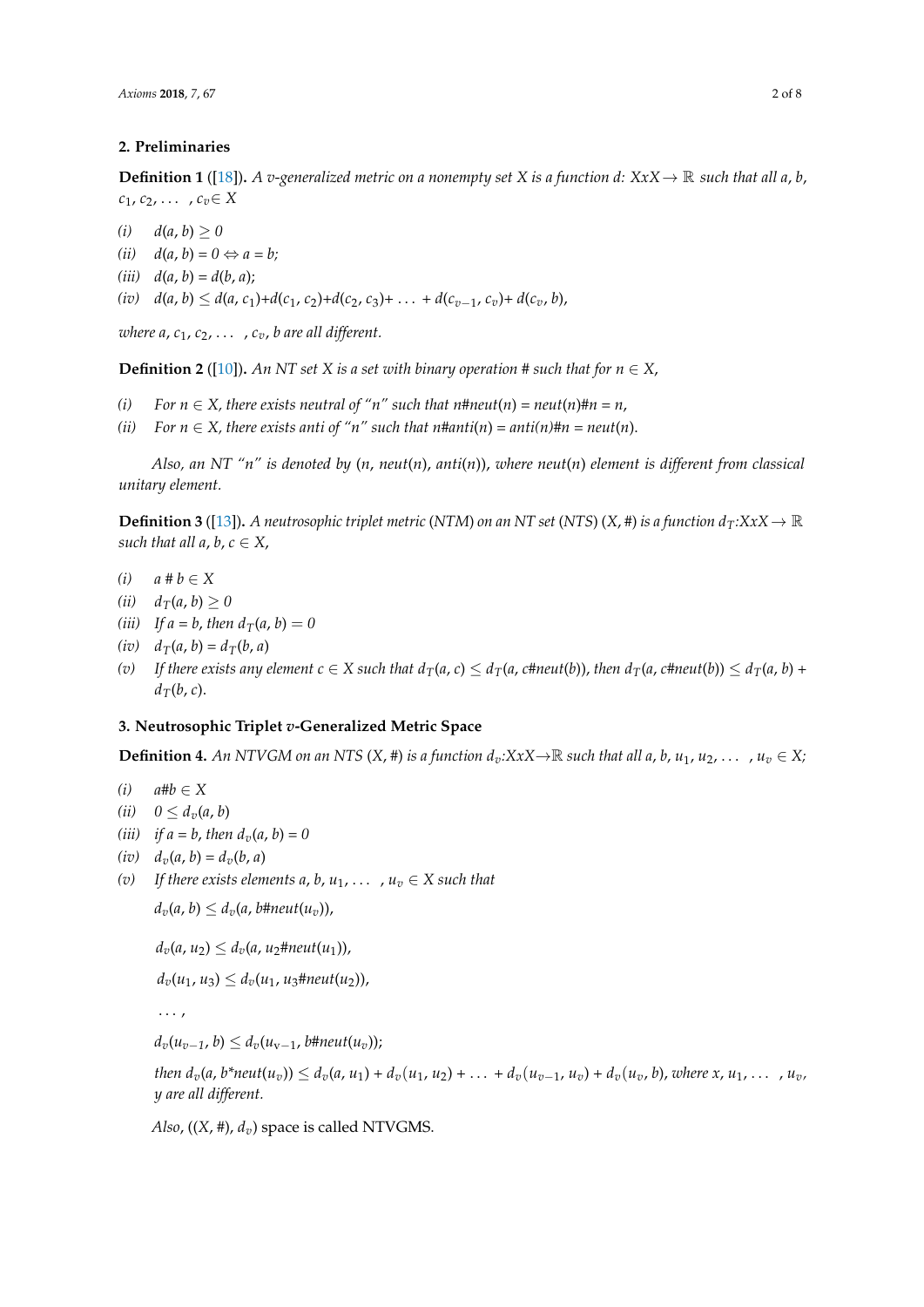**Example 1.** *Let*  $X = \{ \emptyset, \{k\}, \{l\}, \{k, l\} \}$  be a set and  $n(A)$  be number of elements in  $K \in X$ . It is clear that for  $K ∈ X$ *,*  $K ∪ K = K$ *. Hence, we have neut*(*K*) = *K*, anti(*K*) = *K* for all *K*  $\in$  *X*. *Also*, (*X*,  $\cup$ ) *is an NTS*. *Then let*  $d_v: XxX \to X$  be a function such that  $d_v(K, M) = \left| n(K) + 2^{n(K)} - (n(M) + 2^{n(M)}) \right|$ , where  $M \in X$ . *Now we will show that d<sup>v</sup>* is an NTVGM.

(i) It is clear that 
$$
K \cup M \in X
$$
 for  $K, M \in X$ .

(ii) It is clear that 
$$
d_v(K, M) = |n(K) + 2^{n(K)} - (n(M) + 2^{n(M)})| \ge 0
$$
.  
(iii) If  $K - M$  then  $d_v(K, M) - |n(K) + 2^{n(K)} - (n(M) + 2^{n(M)})| -$ 

(iii) If 
$$
K = M
$$
, then  $d_v(K, M) = |n(K) + 2^{n(K)} - (n(M) + 2^{n(M)})|$ 

$$
\left| n(K) + 2^{n(K)} - ( n(K) + 2^{n(K)}) \right| = 0
$$

$$
(iv) \quad d_v(K, M) = \left| n(K) + 2^{n(K)} - (n(M) + 2^{n(M)}) \right| =
$$

$$
\left| -(n(K) + 2^{n(K)} - (n(M) + 2^{n(M)})) \right| =
$$

$$
\left| n(M) + 2^{n(M)} - (n(K) + 2^{n(K)}) \right| = d_v(M, K)
$$

*(v) it is clear dv({l}, {k, l})* ≤*dv({l}, {k, l}* ∪ *{k}),*

$$
d_v(\{k\}, \{k, l\}) \le d_v(\{k\}, \{k, l\} \cup \{l\}),
$$
  
\n
$$
d_v(\{k\}, \{l\}) \le d_v(\{k\}, \{l\} \cup \emptyset),
$$
  
\n
$$
d_v(\{l\}, \{k\}) \le d_v(\{l\}, \{k\} \cup \emptyset),
$$
  
\n
$$
d_v(\emptyset, \{k\}) \le d_v(\emptyset, \{k\} \cup \{l\}),
$$
  
\n
$$
d_v(\emptyset, \{l\}) \le d_v(\emptyset, \{l\} \cup \{k\}),
$$
  
\n
$$
d_v\emptyset, \{k, l\}) \le d_v(\emptyset, \{k, l\} \cup \{l\}).
$$
  
\nAlso,

$$
d_v(\emptyset, \{k\}) = 2
$$

- $d_v(\emptyset, \{l\}) = 2$
- *dv(*∅*, {k, l}) = 5*
- *dv({k}, {l}) = 0*
- *dv({k, l}, {k}) = 3*
- *dv({k, l}, {l}) = 3*

*Thus,*

 $d_v(\emptyset, \{l\}) < d_v(\emptyset, \{k, l\}) + d_v(\{k, l\}, \{k\}) + d_v(\{k\}, \{l\}),$  $d_v(\emptyset, \{k\}) < d_v(\emptyset, \{k, l\}) + d_v(\{k, l\}, \{l\}) + d_v(\{l\}, \{k\}),$  $d_v({k}, {l}) < d_v({k}, {k}, {l}) + d_v({k}, {l}, \emptyset) + d_v(\emptyset, {l}),$  $d_v({k}, {k}, {l}) < d_v({k}, {l}) + d_v({l}, \emptyset) + d_v(\emptyset, {k}, {l}),$  $d_v({l}, {k, l}) < d_v({l}, {k}) + d_v({k}, \emptyset) + d_v(\emptyset, {k, l}),$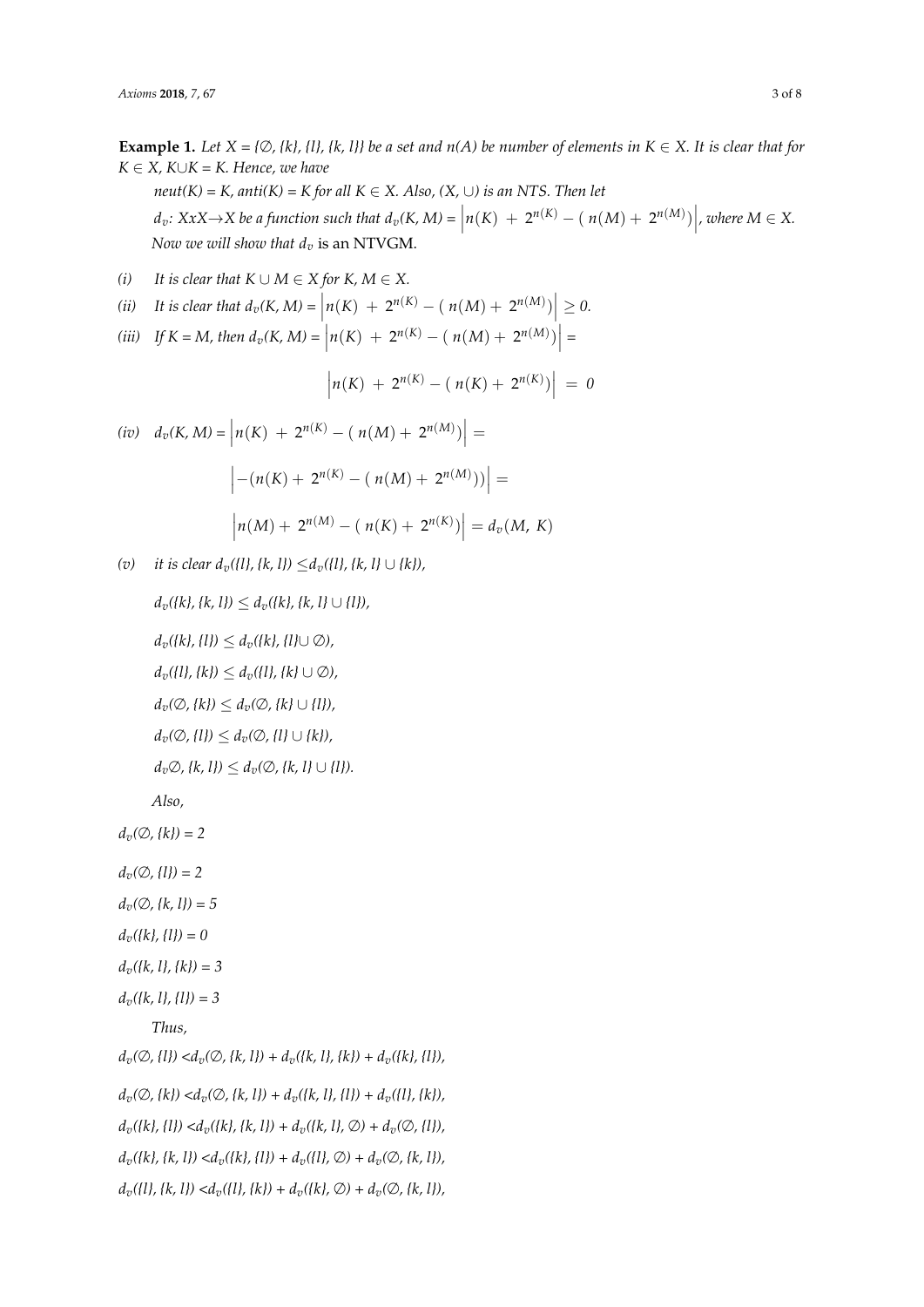*Hence,* (*X)*, ∪*)*,  $d<sub>v</sub>$ *) is an NT2GMS*.

**Corollary 1.** *NTVGM is different from the classical metric because of triangle inequality and "#" binary operation.*

**Corollary 2.** *The NTVGM is different from NTM because of triangle inequality.*

**Theorem 1.** In definition of NTVGM, if  $u_1 = u_2 = \ldots = u_v$ , then each neutrosophic triplet v-generalized *metric is a neutrosophic triplet metric.*

**Proof of Theorem 1.**  $((X, #), d_v)$  be an NTVGMS. It is clear that i, ii, iii and iv conditions are equal in NTVGMS and NTMS. Then for condition v, we take  $u_1 = u_2 = \ldots = u_v$ . By definition of NTVGM,

If there exists elements  $u_1, \ldots, u_v \in X$  such that

 $d_v(x, y) \leq d_v(x, y)$ #neut(u<sub>v</sub>)),

 $d_v(x, u_2) \leq d_v(x, u_2)$ **#neut**(u<sub>1</sub>)),

 $d_v(u_1, u_3) \leq d_v(u_1, u_3)$ <sup>#neut(u<sub>2</sub></sub>)),</sup>

. . . ,

 $d_v(u_{v-1}, y) \leq d_v(u_{v-1}, y) + n e u(t(u_v))$ ;

then  $d_v(x, y)$  +  $d_v(x, y)$  =  $d_v(x, u_1) + d_v(u_1, u_2) + \ldots + d_v(u_{n-1}, u_n) + d_v(u_v, y)$ . We can take  $u_1 = u_3 = \ldots$  $= u_v = u_2$  since for  $u_1 = u_2 = \ldots = u_v$ . Thus, we can take

 $d_v(x, y \text{#}math(u_v)) = d_v(x, y \text{#}math(u_2))$  and

 $d_v(x, u_1) + d_v(u_1, u_2) + \ldots + d_v(u_{v-1}, u_v) + d_v(u_v, y) =$ 

 $d_v(x, u_2) + d_v(u_2, u_2) + \ldots + d_v(u_2, u_2) + d_v(u_2, u_1)$ .

Hence,

 $d_v(x, y \# neut(u_2)) \le d_v(x, u_1) + d_v(u_1, u_2) + \ldots + d_v(u_{v-1}, u_v) + d_v(u_v, y) =$ 

 $d_v(x, u_2) + d_v(u_2, u_2) + \ldots + d_v(u_2, u_2) + d_v(u_2, u) =$  $d_v(x, u_2) + 0 + \ldots + 0 + d_v(u_2, y) = d_v(x, u_2) + d_v(u_2, y).$ 

Therefore,  $(X, #)$ ,  $d_v$ ) is a neutrosophic triplet metric space.  $\Box$ 

**Corollary 3.** *From Theorem 1, we can define an NT1GM with each NTM. Also, Each NTM is an NT1GM.*

**Definition 5.** *Let*  $((X, \#), d_v)$  *be an NTVGMS and*  $\{x_n\}$  *be a sequence in NTVGMS and*  $a \in X$ *. If there exist N* ∈ <sup>N</sup> *for every ε > 0 such that*

*d*<sub>*v*</sub> (*a*, {*xn*} )(*a*, {*xn*}) < ε,

*then*  $\{x_n\}$  converges to  $a \in X$ , where  $n \geq M$ . Also, it is shown that

 $\lim_{n\to\infty} x_n = a$  or  $x_n \to a$ .

**Definition 6.** *Let*  $((X, \#), d_v)$  *be an NTVGMS and*  $\{x_n\}$  *be a sequence in NTVGMS. If there exists N*  $\in$  *N for every ε > 0 such that*

$$
d_v(\{x_m\},\{x_n\}) < \varepsilon
$$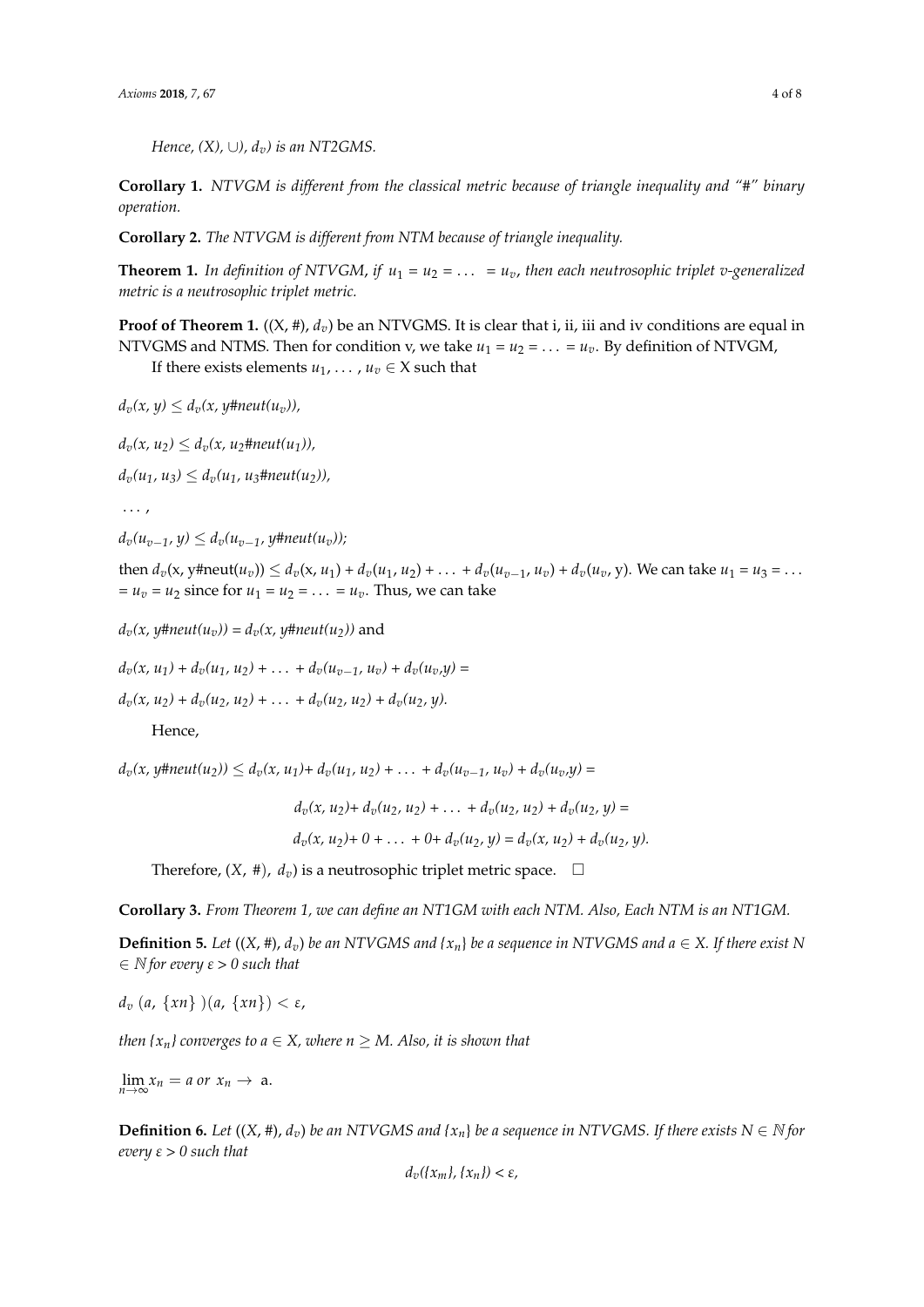*then*  $\{x_n\}$  *is a Cauchy sequence in NTVGMS, where*  $n \ge m \ge M$ .

**Definition 7.** *Let*  $((X, \#), d_v)$  *be an NTVGMS and*  $\{x_n\}$  *be a sequence in NTVGMS. If there exists*  $N \in \mathbb{N}$  *for every ε > 0 such that*

 $d_v({x_n}, {x_{n+1+ik}}) < \varepsilon$ , ( $j = 0, 1, 2, ...$ )

*then*  $\{x_n\}$  *is a k-Cauchy sequence in NTVGMS, where*  $k \in \mathbb{N}$ .

**Proposition 1.** *{xn} is a Cauchy sequence in NTM if and only if {xn} is a 1-Cauchy sequence in NTVGM.*

**Proof of Proposition 1.** From Corollary 3, each NT1GMS is an NTMS. Also, definition of Cauchy sequence in NTVGMS is equal to definition of Cauchy sequence in NTMS. So, {*xn*} is a Cauchy sequence in NTM if and only if  $\{x_n\}$  is a 1-Cauchy sequence NTVGMS.  $\Box$ 

**Proposition 2.** *Let*  $((X, \#), d_v)$  *be an NTVGMS and k, m*  $\in$  *N such that k is divisible by m. Then, every m-Cauchy sequence is k-Cauchy sequence.*

**Proof of Proposition 2.** We assume that  ${x_n}$  is a *m*-Cauchy sequence. Then we can take  $d_v({x_n})$ ,  ${x_{n+1+j,m}}$ ) <  $\varepsilon$ , (j = 0, 1, 2, . . . ). Since k, m  $\in \mathbb{N}$  such that k is divisible by m, we can find any j  $\in \mathbb{N}$  such that k = j.m. Thus, we have  $d_v({x_n}$ ,  ${x_{n+1+j,k}}$  < ε for (j = 0, 1, 2, . . . ). Then  ${x_n}$  is a *k*-Cauchy sequence.

Conversely, assume that  $\{x_n\}$  is a *k*-Cauchy sequence. Since k, m  $\in \mathbb{N}$  such that k is divisible by m and  $d_v(\{x_n\},\{x_{n+1+j,k}\})<\varepsilon$ , it is clear that  $d_v(\{x_n\},\{x_{n+1+j,m}\})<\varepsilon$ . Thus,  $\{x_n\}$  is a m-Cauchy sequence.  $\Box$ 

**Proposition 3.** Let  $((X, \#), d_v)$  be an NTVGMS and k,  $m \in \mathbb{N}$  such that k is divisible by m. If  $((X, \#), d_v)$  is a *k*-*complete NTVGMS*, *then* ((*X*, *#*), *dv) is a m-complete NTVGMS.*

**Proof of Proposition 3.** From proof of Proposition 2, If  $\{x_n\}$  is a *k*-Cauchy sequence, then  $\{x_n\}$  is an *m*-Cauchy sequence. Thus, If  $((X, #), d_v)$  is a *k*-complete NTVGMS, then  $((X, #), d_v)$  is a *m*-complete NTVGMS.  $\square$ 

**Definition 8.** *Let*  $((X, \#), d_v)$  *be an NTVGMS and*  $\{x_n\}$  *be Cauchy sequence in NTVGMS. NTVGMS is complete if and only if every {xn} converges in NTVGMS.*

**Definition 9.** *Let* ((*X*, *#*), *dv*) *be an NTVGMS and {xn} be k-Cauchy sequence in NTVGMS. NTVGMS is k-complete If and only if every {xn} converges in NTVGMS.*

**Proposition 4.** ((*X*, *\**), *dv*) *is a complete NTVGM if and only if* ((*X*, ), *dv) is a 1-complete neutrosophic triplet v generalized metric space.*

**Proof of Proposition 4.** From Proposition 1,  $\{x_n\}$  is a Cauchy sequence if and only if  $\{x_n\}$  is a 1-Cauchy sequence. So, if  $\{x_n\}$  is convergent Cauchy sequence, then  $\{x_n\}$  is convergent *1*-Cauchy sequence. Also, if  ${x_n}$  is convergent *1*-Cauchy sequence, then  ${x_n}$  is convergent Cauchy sequence.  $\Box$ 

**Theorem 2.** Let  $((X, \#), d_v)$  be an NTVGM and there exists  $u_1, \ldots, u_v \in X$  such that  $d_v(x, y) \leq d_v(x, y)$  $y^*$ *neut* $(u_v)$ ),

 $d_v(x, u_2) \leq d_v(x, u_2^* \text{ }^* \text{ }^* \text{ }^* \text{ }^* \text{ }^* \text{ }^* \text{ }^* \text{ }^* \text{ }^* \text{ }^* \text{ }^* \text{ }^* \text{ }^* \text{ }^* \text{ }^* \text{ }^* \text{ }^* \text{ }^* \text{ }^* \text{ }^* \text{ }^* \text{ }^* \text{ }^* \text{ }^* \text{ }^* \text{ }^* \text{ }^* \text{ }^* \text{ }^* \text{ }^* \text{ }^* \text{ }^* \text{ }^* \text$ 

 $d_v(u_1, u_3) \leq d_v(u_1, u_3^*$ neut $(u_2)$ ),

. . . ,

 $d_v(u_{v-1}, v) \leq d_v(u_{v-1}, v^*$ neut $(u_v)$ ),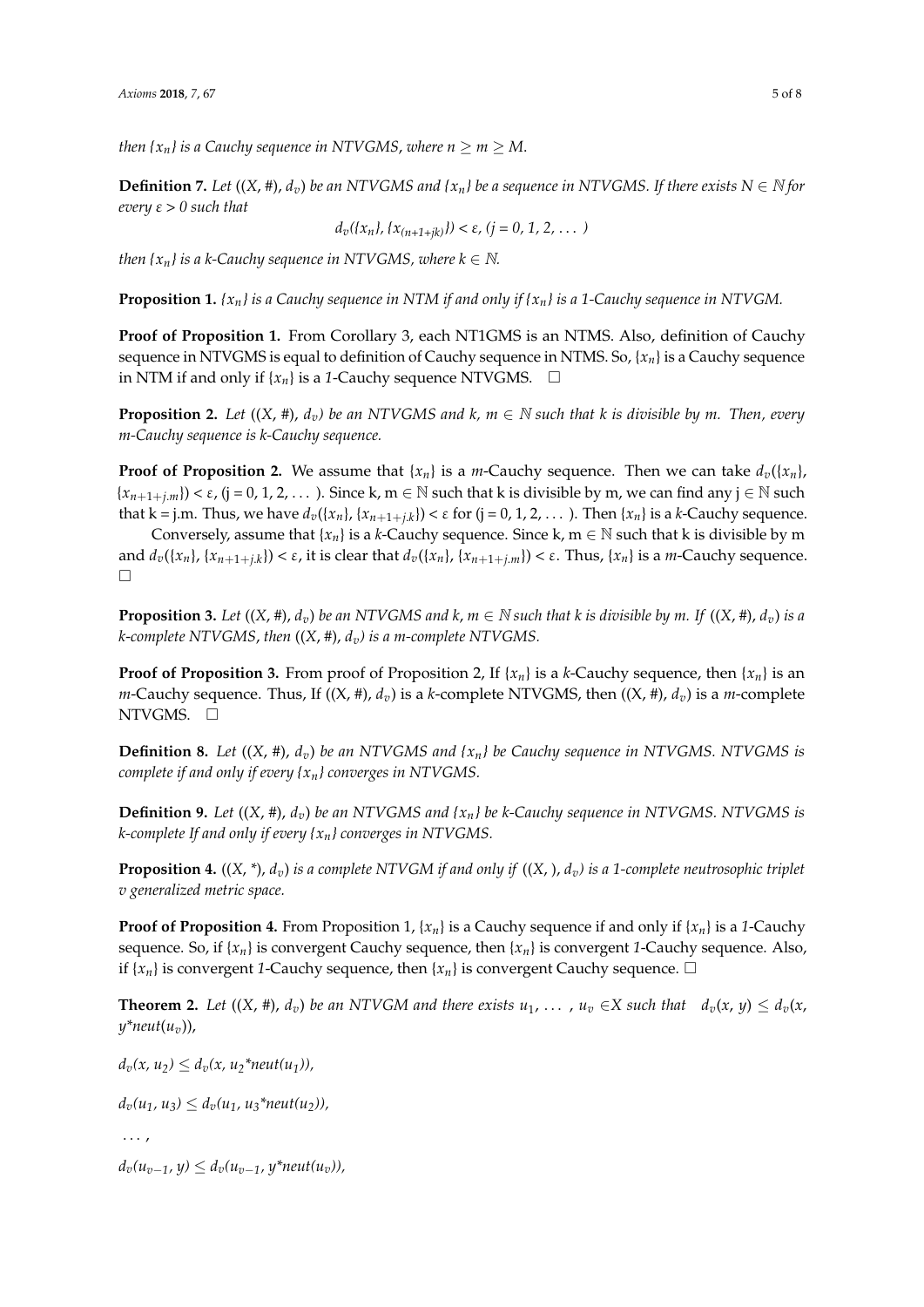*where x,*  $u_1$ , ...,  $u_v$ ,  $y$  are all different. If  $\{x_n\}$  is k-Cauchy sequence and converges to  $z \in \{x_n\}$ , then  $\{x_n\}$  is a *Cauchy sequence*, *where x<sup>n</sup>* are all different.

**Proof Theorem 2.** We assume that  $\{x_n\}$  is *k*-Cauchy sequence and converges to  $z \in \{x_n\}$ . So,  $d_v(\{x_n\})$  ${x_{n+1+ik}}$ ) <  $\varepsilon$  (*j* = 0, 1, 2, . . . ). If we take *j* = 0, then

$$
d_v(\{x_n\}, \{x_{(n+1)}\}) < \varepsilon \tag{1}
$$

and

$$
d_v(z, \{x_n\}) < \varepsilon \tag{2}
$$

Also, we assume that there exist  $u_1, \ldots, u_v \in N$  such that

```
d_v(x, y) \leq d_v(x, y^*neut(u_v)),
```
 $d_v(x, u_2) \leq d_v(x, u_2^* \text{ }^* \text{ }^* \text{ }^* \text{ }^* \text{ }^* \text{ }^* \text{ }^* \text{ }^* \text{ }^* \text{ }^* \text{ }^* \text{ }^* \text{ }^* \text{ }^* \text{ }^* \text{ }^* \text{ }^* \text{ }^* \text{ }^* \text{ }^* \text{ }^* \text{ }^* \text{ }^* \text{ }^* \text{ }^* \text{ }^* \text{ }^* \text{ }^* \text{ }^* \text{ }^* \text{ }^* \text{ }^* \text{ }^* \text$ 

 $d_v(u_1, u_3) \leq d_v(u_1, u_3^* \text{neut}(u_2))$ 

. . . ,

*dv(uv*−*1, y)*≤ *dv(uv*−*1, y\*neut(uv)),*

where  $x, u_1, \ldots, u_v$ ,  $y$  are all different. Thus, from (v) in Definition 4, (1) and (2)

```
d_v({x_n}, {x_m}) \ge d_v({x_n}, z)
```
 $+ d_v(z, \{x_{n+r-1}\})$ 

```
+ dv({xn+v-1}, {xn+v-2})
```
 $+ \ldots$ 

 $d_v({x_{m+1}}, {x_m}) \le (v-1)\varepsilon$ . Hence,  ${x_n}$  is a Cauchy sequence.  $\square$ 

**Theorem 3.** *Let*  $((N, *), d_v)$  *be a neutrosophic triplet v-generalized metric space and there exist*  $u_1, \ldots, u_v \in N$ *such that*  $d_v(x, y) \leq d_v(x, y^*neut(u_v))$  *and* 

```
d_v(x, u_2) \leq d_v(x, u_2^* \text{ }^* \text{ }^* \text{ }^* \text{ }^* \text{ }^* \text{ }^* \text{ }^* \text{ }^* \text{ }^* \text{ }^* \text{ }^* \text{ }^* \text{ }^* \text{ }^* \text{ }^* \text{ }^* \text{ }^* \text{ }^* \text{ }^* \text{ }^* \text{ }^* \text{ }^* \text{ }^* \text{ }^* \text{ }^* \text{ }^* \text{ }^* \text{ }^* \text{ }^* \text{ }^* \text{ }^* \text{ }^* \text{ }^* \text
```
 $d_v(u_1, u_3) \leq d_v(u_1, u_3^*$ neut $(u_2)$ ),

. . . ,

 $d_v(u_{v-1}, y) \leq d_v(u_{v-1}, y^*$ neut $(u_v)$ ).

*If {x<sub>n</sub>} is sequence and* ∑  $\sum_{k=1} d_v(x_k, x_{k+1}) < \infty$  then  $\{x_n\}$  is k-Cauchy sequence, where  $x_n$  are all different *and x*, *u*1, . . . , *uv, y are all different.*

**Proof of Theorem 3.** Let  $\varepsilon > 0$  such that  $\sum_{n=1}^{\infty}$  $\sum_{m=1}^{\infty} d_v(x_m, x_{m+1}) < \varepsilon$  since for  $\sum_{k=1}^{\infty}$  $\sum_{k=1} d_v(x_k, x_{k+1}) < \infty$ . Now we show that

$$
d_v(\{x_n\}, \{x_{n+1+jk}\}) < \varepsilon.
$$

If j = 0, then it is clear that  $d_v({x_n})$ ,  ${x_{n+1}}$ ) <  $\varepsilon$  since for  $\sum_{n=1}^{\infty}$  $\sum_{m=1}$   $d_v(x_m, x_{m+1}) < \varepsilon$ .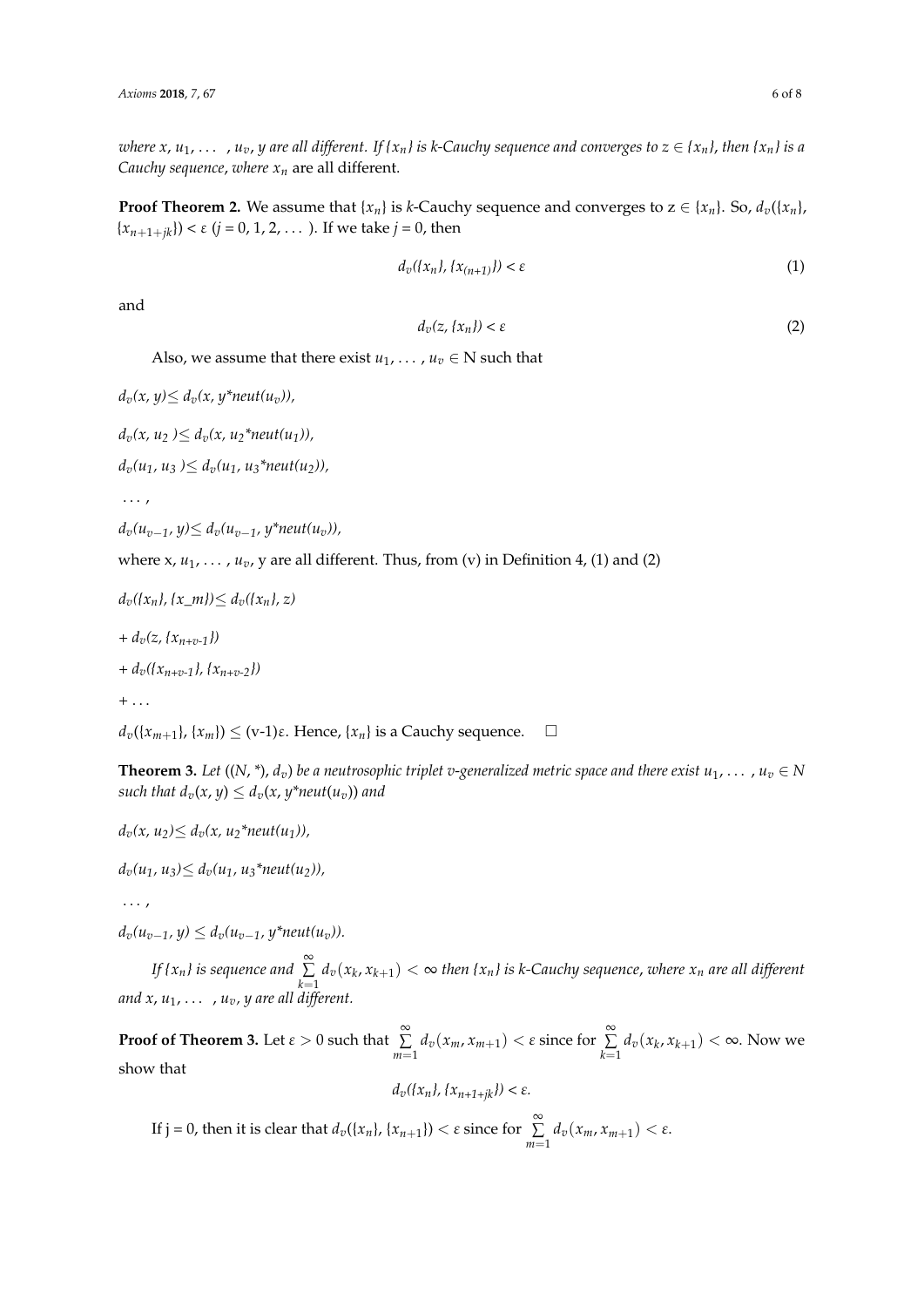We assume that  $j \neq 0$ . Also,

$$
d_v(\{x_n\}, \{x_{n+1+jk}\}) \le d_v(\{x_n\}, \{x_{n+1}\}) +
$$
\n(3)

$$
\leq d_v(\{x_{n+1}\}, \{x_{n+2}\}) +
$$
 (4)

$$
\leq d_v(\{x_{n+2}\}, \{x_{n+3}\}) +
$$
 (5)

$$
\ldots + \hspace{1.5cm} (6)
$$

$$
\leq d_v(\{x_{(n+1+jk-1)}\}, \{x_{(n+1+jk)}\})
$$
\n<sup>(7)</sup>

$$
= \sum_{m=n}^{n+1+Jk-1} d_v(x_m, x_{m+1}) < \sum_{m=1}^{\infty} d_v(x_m, x_{m+1}) < \varepsilon. \quad \text{Hence, } x_n \text{ is } k-\text{Cauchy sequence}
$$

 $\Box$ 

## <span id="page-6-9"></span>**4. Conclusions**

In this paper, we introduced NTVGM. We also showed that NTVGM is different from the metric and NTM. Furthermore, we show that NT1GMS can be defined with each NTMS. Also, we gave completeness for NTVGMS. Furthermore, thanks to the NTVGMS definition and properties, researchers can introduce fixed point theorems for NTVGM and researchers can define neutrosophic triplet partial v-generalized metric, neutrosophic triplet v-generalized normed space.

Author Contributions: A.K. defined and studied NTVGMS. M.Ş. defined completeness for NTVGMS, provided the examples and organized the paper.

**Funding:** This research received no external funding.

**Conflicts of Interest:** The authors declare no conflict of interest.

#### **References**

- <span id="page-6-0"></span>1. Smarandache, F. *A Unifying Field in Logics, Neutrosophy: Neutrosophic Probability, Set and Logic*; American Research Press: Reheboth, MA, USA, 1998.
- <span id="page-6-1"></span>2. Zadeh, L.A. Fuzzy Sets. *Inf. Control* **1965**, *8*, 338–353. [\[CrossRef\]](http://dx.doi.org/10.1016/S0019-9958(65)90241-X)
- <span id="page-6-2"></span>3. Atanassov, T.K. Intuitionistic fuzzy sets. *Fuzzy Sets Syst.* **1986**, *20*, 87–96. [\[CrossRef\]](http://dx.doi.org/10.1016/S0165-0114(86)80034-3)
- <span id="page-6-3"></span>4. ¸Sahin, M.; Uluçay, V.; Kilicman, A.; Olgun, N. On neutrosphic soft lattice. *Afr. Matematika* **2017**, *28*, 379–388.
- 5. Kandasamy, W.B.V.; Smarandache, F. *Some Neutrosophic Algebraic Structures and Neutrosophic N-Algebraic Structures*; Hexis: Phoenix, AZ, USA, 2006; p. 219.
- 6. Broumi, S.; Bakali, A.; Talea, M.; Smarandache, F.; Vladareanu, L. Computation of Shortest Path Problem in a Network with SV-Trapezoidal Neutrosophic Numbers. In Proceedings of the 2016 International Conference on Advanced Mechatronic Systems, Melbourne, VIC, Australia, 30 November–3 December 2016; pp. 417–422.
- <span id="page-6-4"></span>7. ¸Sahin, M.; Olgun, N.; Uluçay, V.; Kargın, A.; Smarandache, F. A new similarity measure on falsity value between single valued neutrosophic sets based on the centroid points of transformed single valued neutrosophic numbers with applications to pattern recognition. *Neutrosoph. Sets Syst.* **2017**, *15*, 31–48. [\[CrossRef\]](http://dx.doi.org/10.5281/zenodo570934)
- <span id="page-6-5"></span>8. Smarandache, F.; Ali, M. Neutrosophic triplet as extension of matter plasma, unmatter plasma and antimatter plasma. In Proceedings of the APS Gaseous Electronics Conference, Bochum, Germany, 10–14 October 2016.
- <span id="page-6-6"></span>9. Smarandache, F.; Ali, M. *The Neutrosophic Triplet Group and Its Application to Physics*; Universidad Nacional de Quilmes, Department of Science and Technology, Bernal: Buenos Aires, Argentina, 2014.
- <span id="page-6-7"></span>10. Smarandache, F.; Ali, M. Neutrosophic triplet group. *Neural Comput. Appl.* **2016**, *29*, 1–7. [\[CrossRef\]](http://dx.doi.org/10.1007/s00521-016-2535-x)
- <span id="page-6-8"></span>11. Smarandache, F.; Ali, M. Neutrosophic Triplet Field Used in Physical Applications. (Log Number: NWS17-2017-000061). In Proceedings of the 18th Annual Meeting of the APS Northwest Section, Pacific University, Forest Grove, OR, USA, 1–3 June 2017.